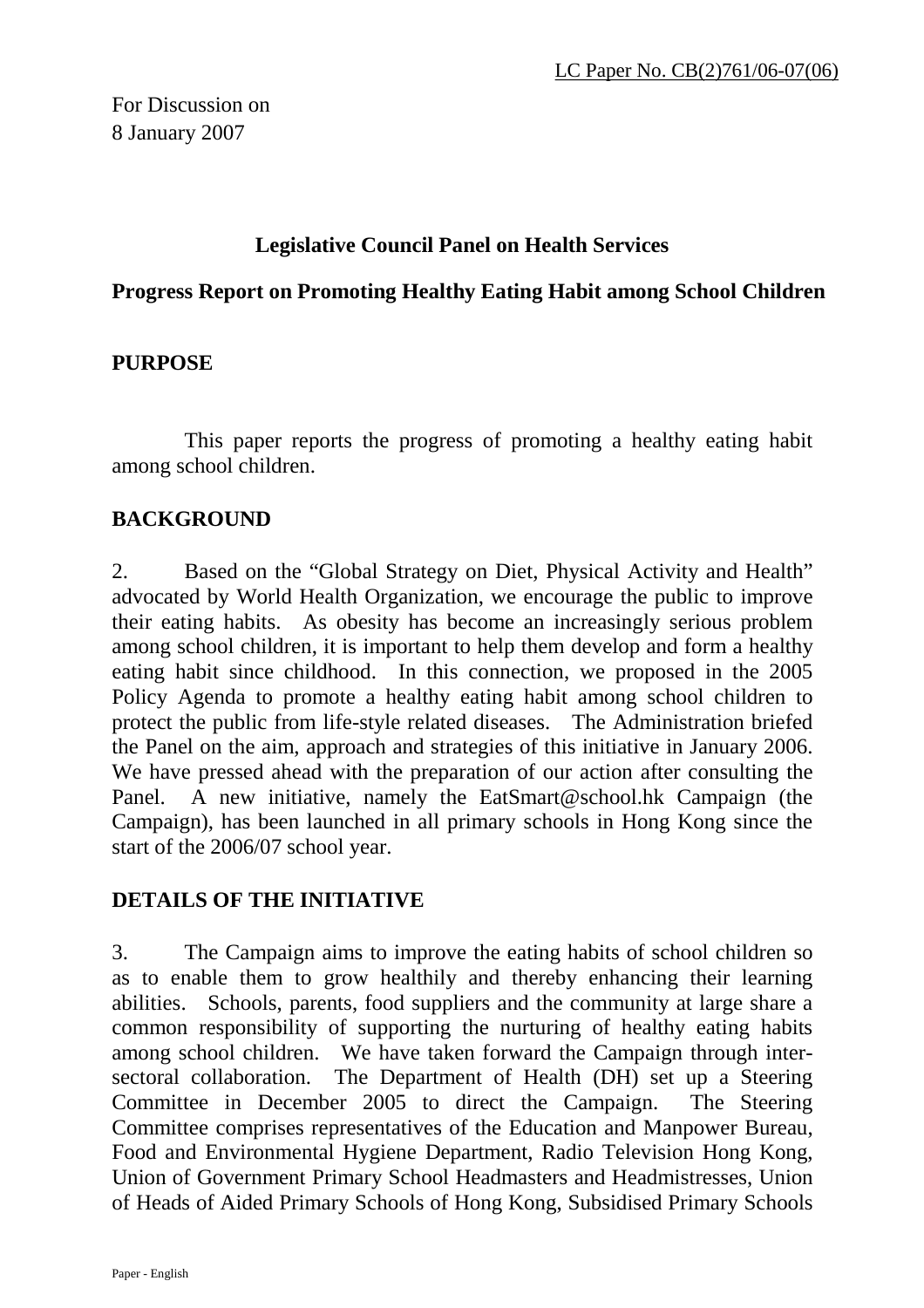Council, Committee on Home-School Co-operation, Hong Kong Education City, professional bodies (including the Hong Kong Nutrition Association, Hong Kong Association for the Study of Obesity and Hong Kong College of Cardiology) as well as an academic institution (Centre for Health Education and Health Promotion under Faculty of Medicine of The Chinese University of Hong Kong). As at the end of December 2006, the Steering Committee had met six times and formulated comprehensive strategy with an implementation plan and evaluation arrangements. In addition through the work of its three working groups, the Steering Committee has also come up with recommendations on matters relating to publicity, education and creation of a school environment conducive to healthy eating. To achieve the best possible results, DH promotes the Campaign through a multi-pronged approach covering the following areas:

- Research and evaluation
- Education and support
- Creation of a supportive environment
- Publicity and advocacy

# **Research and Evaluation**

4. A large-scale questionnaire survey entitled "Baseline Assessment of Promoting Healthy Eating in Primary Schools" was conducted by DH in 44 primary schools from February to March 2006, covering school representatives and over 9 000 Primary Four and Five students together with their parents. The response rate was over 90%.

5. It was found from the survey that 90% of the students were aware of the proper dietary intake proportion of the food groups in the "food guide pyramid" and knew which to choose from paired items of food or drink. The students generally had good knowledge about healthy food but were only rated "fair" with regard to adoption of a healthy diet.

6. The survey also showed that in early 2006, about 70% of the primary school students had lunch provided by their schools. Over 60% of the school lunch recipes contained food categorized as "Limited Food Items" or "Strongly Discouraged Food Items" according to DH's Nutritional Guidelines on School Lunch for Primary School Students. Besides, only about 40% of the lunch recipes provided an adequate amount of vegetable.

7. As for snacks, most of the snack items brought from home or supplied in the school tuck shops and vending machines were those categorised as "Snacks to Choose in Moderation" and "Snacks to Choose Less" according to the Nutritional Guidelines on Snacks for Primary School Students issued by DH.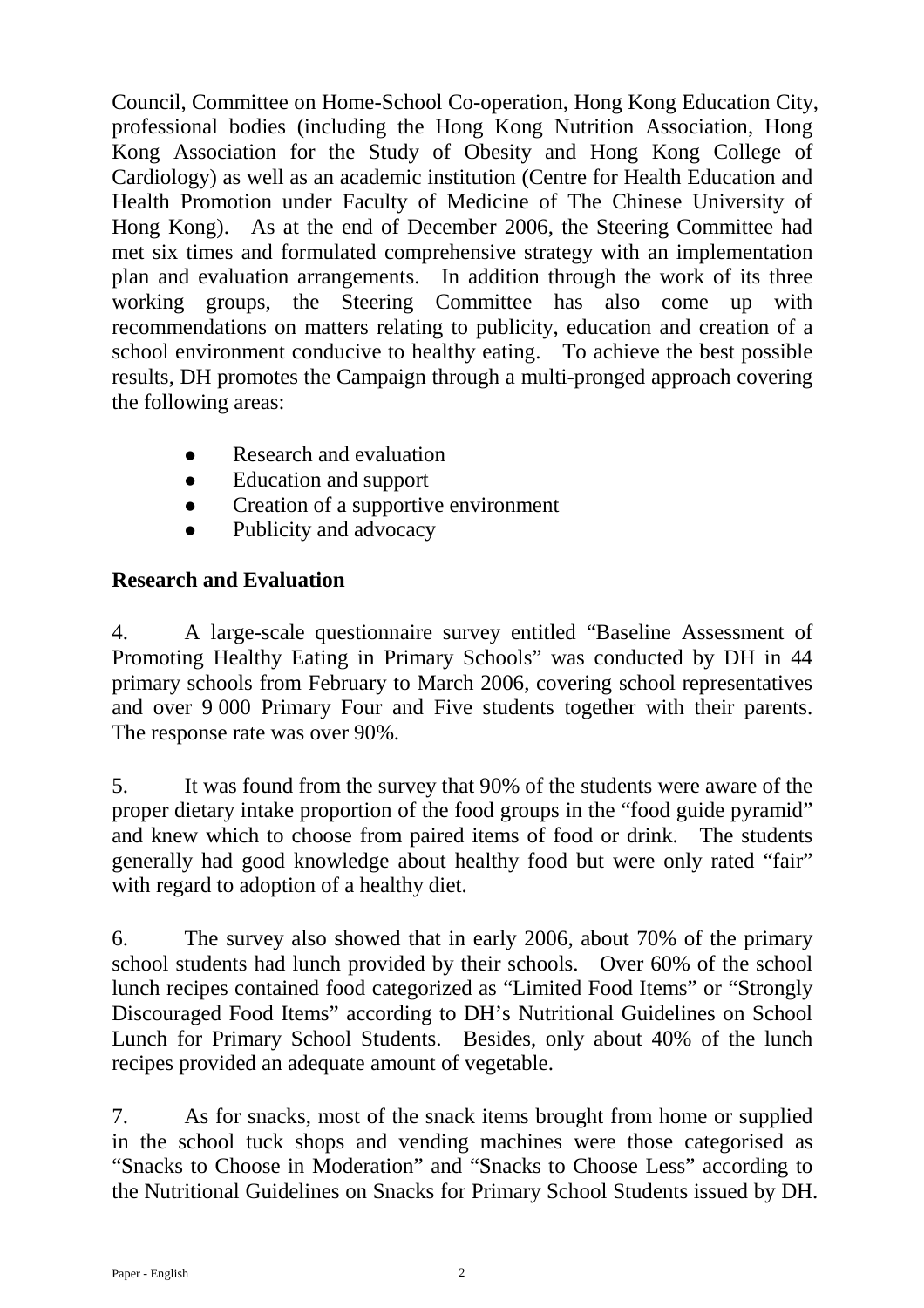The survey found that 62% of parents indicated that their children had the habit of bringing snacks to school. Among the snack items listed by the surveyed parents, 87% of them were those categorised as "not very healthy". As for the snacks being sold at the school tuck shops and vending machines, 87% of them also fell into the "not very healthy" category. While over 70% of surveyed parents reported that nutrition and freshness of food were their primary concerns when choosing snacks for their children, 64% of them had no idea of what snacks their children bought at school.

8. We are of the view that the lack of nutritious food choices in the school environment would hinder students' development of healthy eating attitude and practices. To create a school environment conducive to healthy eating, concerted efforts of schools, parents and food suppliers are needed. Findings from the above-mentioned baseline assessment would form the basis on which DH will work out a long-term strategy and programmes for the Campaign, it would also serve as a reference to assess the Campaign's effectiveness. In view of the survey findings, DH will, through sustained education and publicity efforts, strive to help students and their parents enhance their awareness of healthy eating and correct their misconceptions and undesirable eating habits. On the other hand, in collaboration with parents and schools, we will encourage food suppliers to provide healthy options, and enhance parents' knowledge of food choices, so as to create a healthier eating environment. The survey report has been made public and sent to all primary schools and stakeholders for reference.

# **Education and Support**

9. Schools play a strong role in shaping dietary patterns of children and adolescents. To enrich and reinforce children's knowledge on balanced diet, DH has developed a series of interactive learning resources for use by teachers, parents, students, food suppliers, etc., which include thematic website, interactive games, teaching kits, educational video and health education materials such as posters, leaflets and exhibition boards.

10. A training programme for parents and teachers, known as the School "NutriAgent" Project (SNAP), was also implemented in October 2006. Under the programme, two teachers and two parents from each participating primary school received training on nutritional knowledge and monitoring of the school eating environment. The focus of the training is to equip participants with simple yet practical tools to monitor the nutritional value of school meals, in order to communicate and negotiate with lunch box suppliers and tuck shop operators in a timely and objective manner based on data obtained from monitoring activities. The empowerment programme aims to provide school children with healthier food choices in accordance with the Nutritional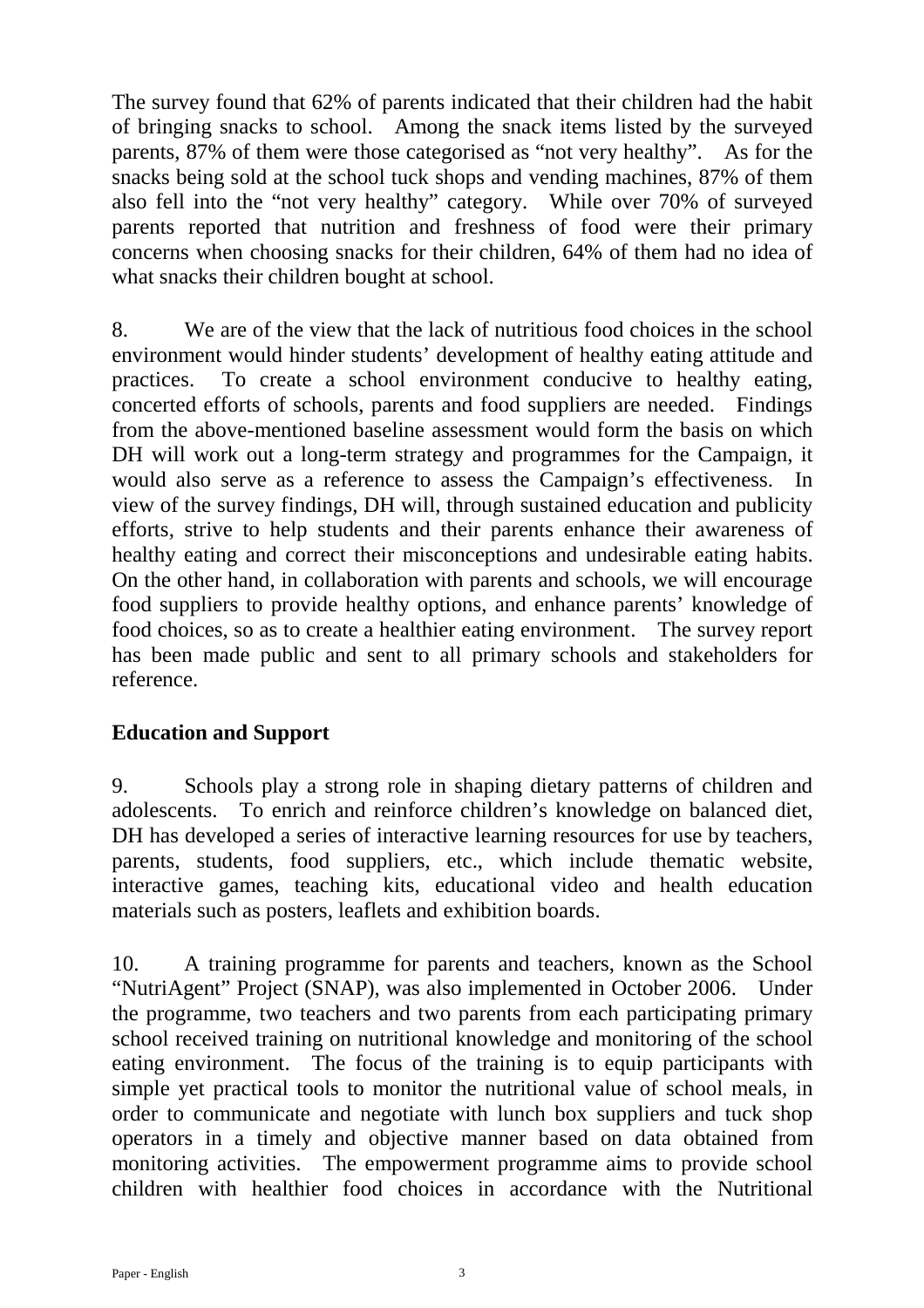Guidelines on School Lunch for Primary School Students and Nutritional Guidelines on Snacks for Primary School Students. Upon completion of the programme, each participating primary school is required to organise not less than two activities to promote healthy eating in the 2006/07 school year, with priority given to activities to monitor the school eating environment. The training programme stresses the need for school-parent-food supplier communication and collaboration. It facilitates the participation of parents and teachers in formulating school policies and practices on healthy eating with the assistance of DH's professional outreach support throughout the school year (including site visits to schools to inspect school eating environment, and to vet and advise on schools' project proposals on healthy eating promotion programmes).

# **Creation of a Supportive Environment**

11. DH issued the Nutritional Guidelines on School Lunch for Primary School Students and Nutritional Guidelines on Snacks for Primary School Students to all primary schools, parent-teacher associations, lunch caterers, tuck shops, etc. in March and June 2006 respectively. The Guidelines serve as important reference on the daily nutritional requirement of primary school students. In addition, DH has compiled a guidebook for frontline staff of the school lunch suppliers to explain the principles, key points and application of the Nutritional Guidelines on School Lunch for Primary School Students. Briefing sessions are also organized for them. DH has maintained close ties with the food suppliers and exchanged views with them regularly on preparing healthy, delicious and nutritious lunches and snacks for students.

# **Publicity and Advocacy**

12. On the publicity front, DH has held six press conferences to promote the Nutritional Guidelines on School Lunch for Primary School Students, Nutritional Guidelines on Snacks for Primary School Students, Guidebook for School Lunch Suppliers and various school-based activities surrounding the theme of healthy eating. The findings of the "Baseline Assessment of Promoting Healthy Eating in Primary Schools" was also released through the press conference.

13. Two series of Announcement of Public Interest (API) on healthy snacks and lunches were aired on television and radio since July and August 2006 to increase the awareness and understanding of healthy eating by the general public and school children. DH also invited media coverage and reporting on different aspects of the Campaign. Over 60 relevant media interviews have been recorded so far.